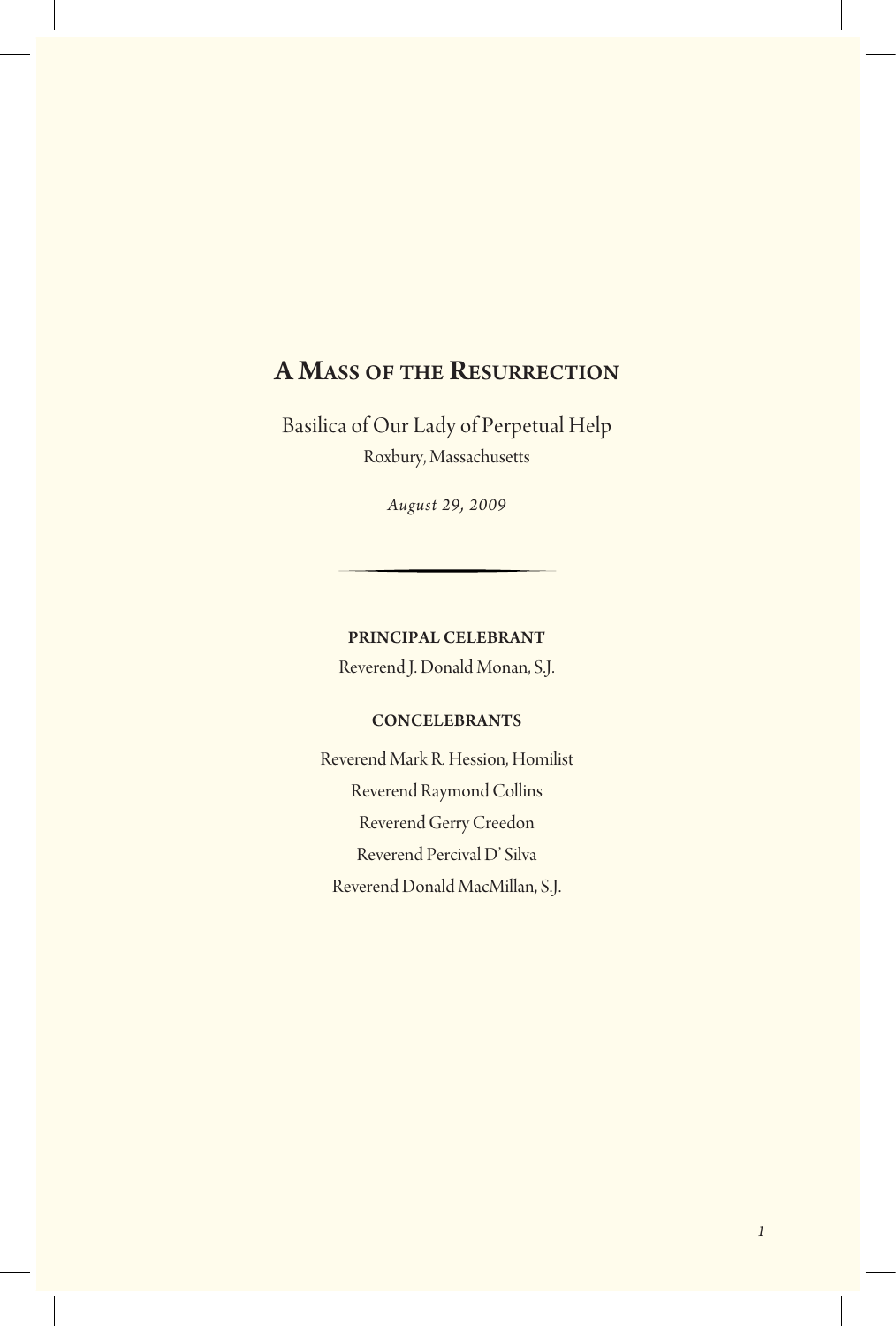PROCESSIONAL HYMN Holy God We Praise Thy Name *Words byIgnaz Franz*

*Holy God, we praise Thy Name; Lord of all, we bow before Thee! All on earth Thyscepter claim, All in Heaven above adore Thee; Infinite Thy vast domain, Everlastingis Thyreign.*

*Hark! the loud celestial hymn Angel choirs above are raising, Cherubim and seraphim, In unceasing chorus praising; Fill the heavens with sweet accord: Holy, holy, holy, Lord.*

*Holy Father, Holy Son, Holy Spirit, Three we name Thee; While in essence only One, Undivided God we claim Thee; And adoring bend the knee, While we own the mystery.*

*Thou art King ofglory, Christ: Son of God, yet born of Mary*; *For us sinners sacrificed, And to death a tributary: First to break the bars of death, Thou has opened Heaven to faith.*

*Therefore do we pray Thee, Lord: Help Thyservants whom, redeeming By Thy precious blood out-poured, Thou hast saved from Satan's scheming. Give to them eternal rest In theglory of the blest.*

*Spare Thy people, Lord, we pray, By a thousand snares surrounded: Keep us without sin today, Never let us be confounded. Lo, I put mytrust in Thee; Never, Lord, abandon me.*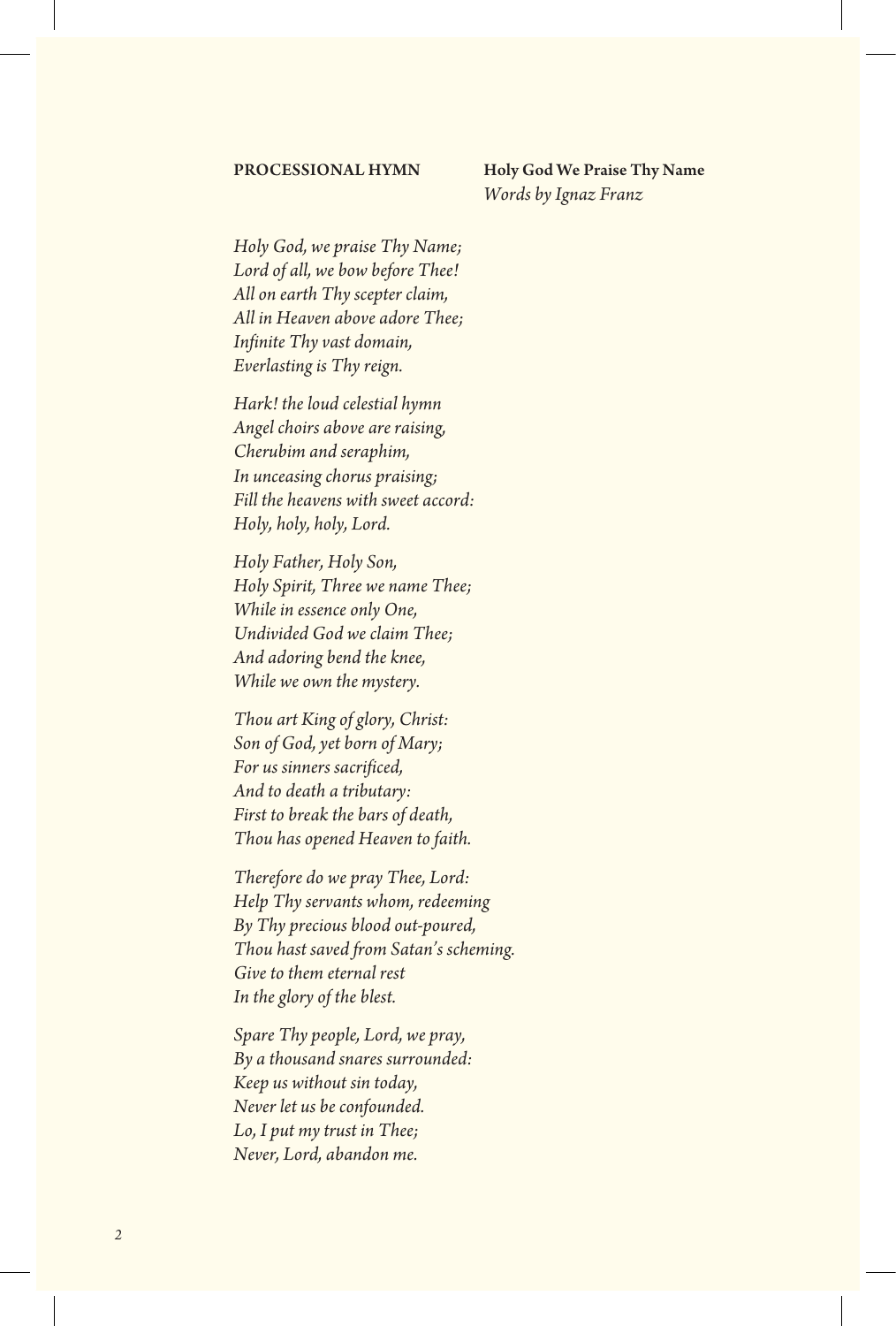#### OPENING PRAYER

#### LITURGY OF THE WORD

### First Reading G. Curran Raclin, Jr.

## The Book of Wisdom 3:1-9

The souls of the just are in the hand of God, And no torment shall touch them. They seemed, in the view of the foolish, to be dead; And their passing away was thought an affliction And their going forth from us, utter destruction. But they are at peace. For if before men, indeed, they be punished, Yet is their hope full of immortality; Chastised alittle, theyshall be greatly blessed, Because God tried them And found them worthy of himself. As gold in the furnace, he proved them, And as sacrificial offerings he took them to himself. In the time of their visitation they shall shine, And shall dart about as sparks through stubble; They shall judge nations and rule over peoples And the Lord shall be their King forever. Those who trust in him shall understand truth, And the faithful shall abide with him in love: Because grace and mercy are with his holy ones, And his care is with his elect.

The Word of the Lord.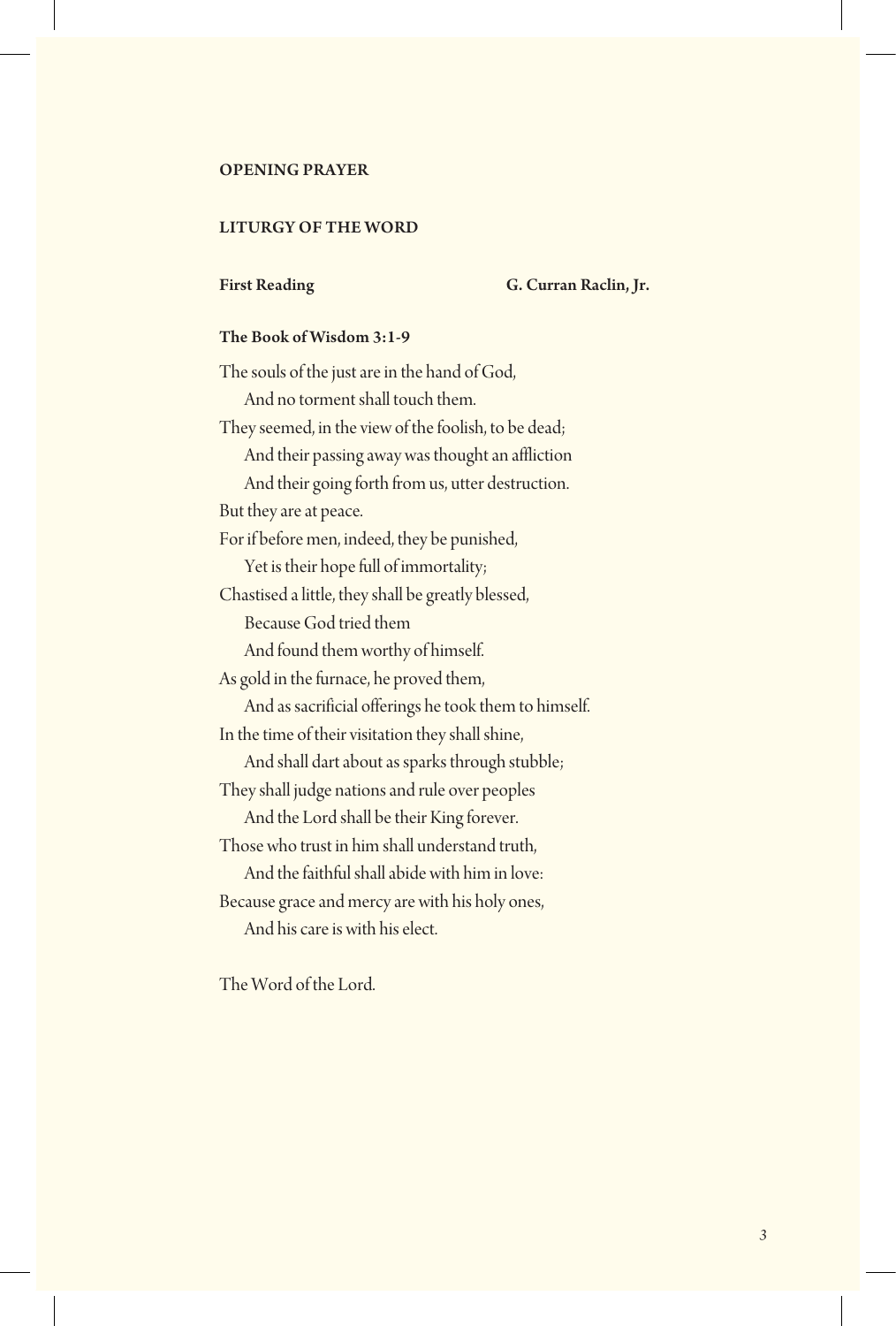#### Responsorial Psalm Kara Kennedy

#### Psalm 72

Reader: Justice shall flourish in his time, and fullness of peace forever.

- *All: Justice shall flourish in his time and fullness of peace forever.*
- Reader: The mountains shall yield peace for the people, and the hills justice. He shall defend the afflicted among the people, save the children of the poor.
- *All: Justice shall flourish in his time, and fullness of peace forever.*
- Reader: Justice shall flower in his days, and profound peace, till the moon be no more. May he rule from sea to sea, and from the River to the ends of the earth.
- *All: Justice shall flourish in his time, and fullness of peace forever.*
- Reader: For he shall rescue the poor man when he cries out, and the afflicted when he has no one to help him. He shall have pity for the lowly and the poor; the lives of the poor he shall save.
- *All: Justice shall flourish in his time, and fullness of peace forever.*
- Reader: May his name be blessed forever; as long as the sun his name shall remain. In him shall all the tribes of the earth be blessed; all the nations shall proclaim his happiness.
- *All: Justice shall flourish in his time, and fullness of peace forever.*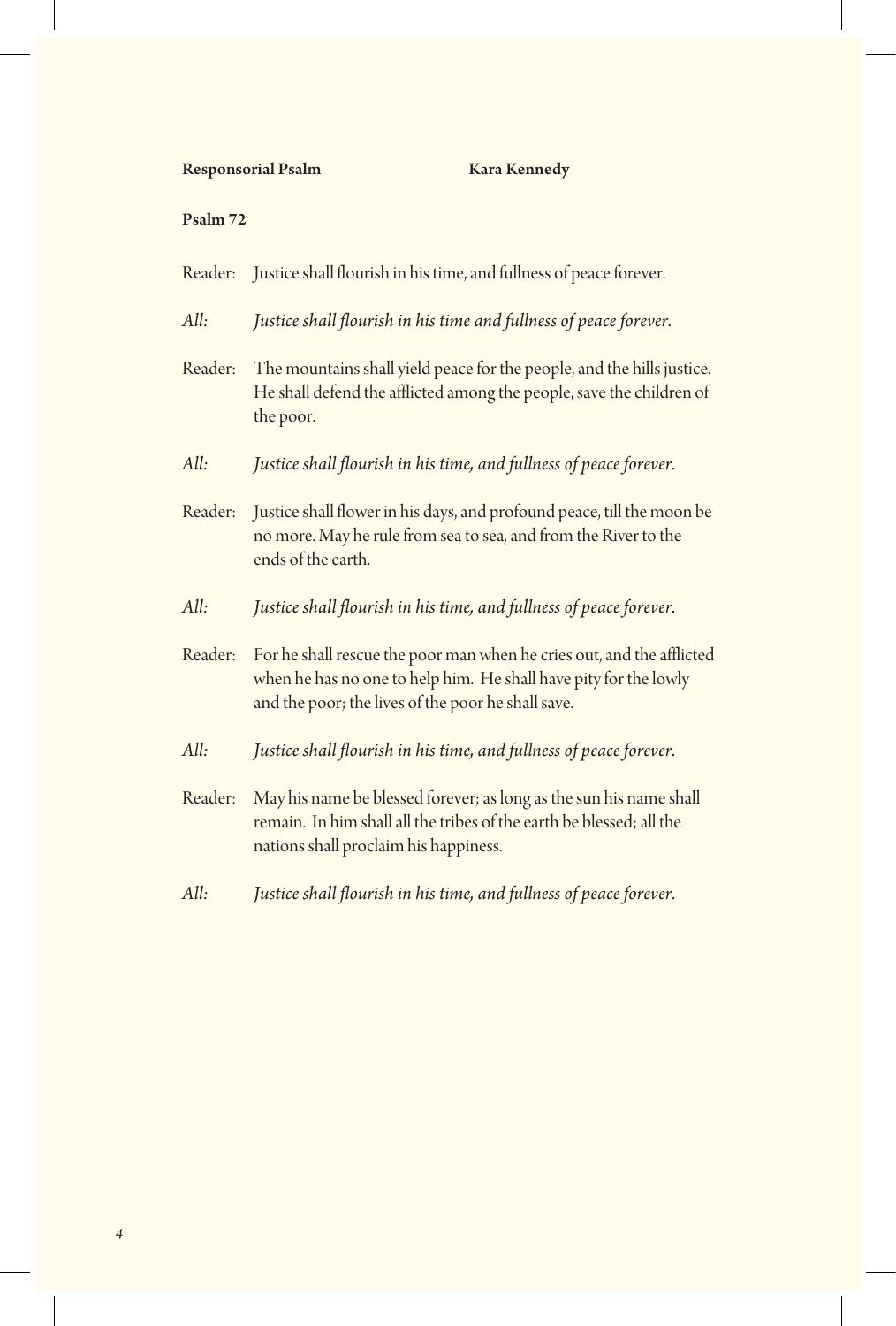#### Second Reading Caroline R. Raclin

#### Letter of Paul to the Romans 8:31b-35, 37-39

If God is for us, who can be against us? He who did not spare his own Son but handed him over for us all, how will he not also give us everything else along with him? Who will bring a charge against God's chosen ones? It is God who acquits us. Who will condemn? It is Christ Jesus who died, rather, was raised, who also is at the right hand of God, who indeed intercedes for us.

What will separate us from the love of Christ? Will anguish, or distress, or persecution, or famine, or nakedness, or peril, or the sword? No, in all these things we conquer overwhelmingly through him who loved us. For I am convinced that neither death, nor life, nor angels, nor principalities, nor present things, nor future things, nor powers, nor height, nor depth, nor any other creature will be able to separate us from the love of God in Christ Jesus our Lord.

The Word of the Lord.

#### Gospel Matthew 25:31-32A, 34-40

When the Son of Man comes in his glory, and all the angels with him, he will sit on his throne in heavenly glory. All the nations will be gathered before him, and he will separate the people one from another...

Then the King will say to those on his right, 'Come, you who are blessed by my Father; take your inheritance, the kingdom prepared for you since the creation of the world. For I was hungry and you gave me something to eat, I was thirsty and you gave me something to drink, I was a stranger and you invited me in, I needed clothes and you clothed me, I was sick and you looked after me, I was in prison and you cameto visit me.

Then the righteous will answer him, 'Lord, when did we see you hungry and feed you, or thirsty and give you something to drink? When did we see you a stranger and invite you in, or needing clothes and clothe you? When did we see you sick or in prison and go to visit you?

The King will reply, 'I tell you the truth, whatever you did for one of the least of these brothers of mine, you did for me.'

### Homily Reverend Mark R. Hession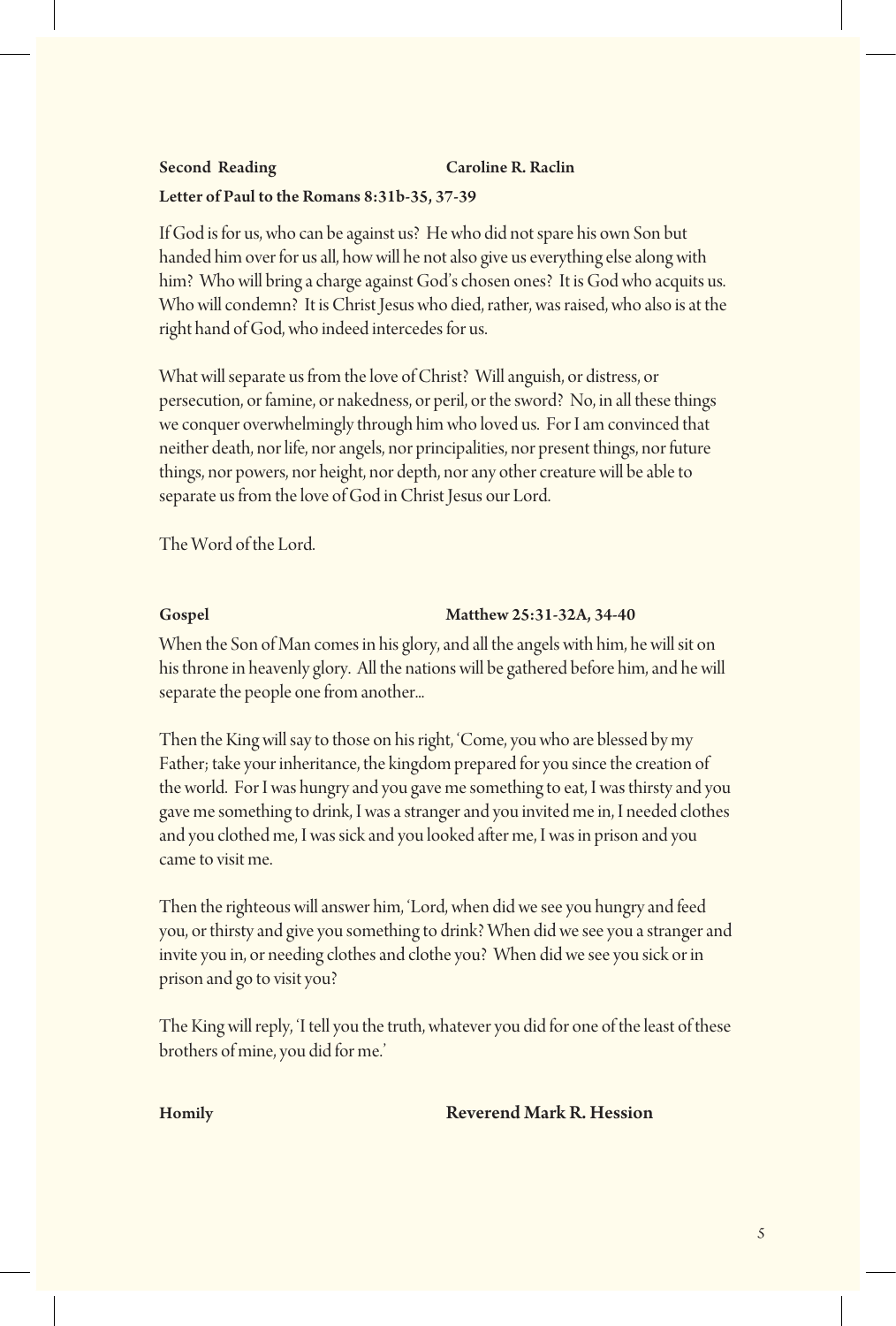## THE PRAYERS OF THE FAITHFUL

KennedyFuneralMassProgram2:Layout 1 8/28/09 6:41 PM Page 6

Kiki Kennedy, Introduction Kiley Kennedy Grace Allen Max Allen Jack Schlossberg Robin Lawford Kym Smith Anthony Shriver Rory Kennedy Teddy Kennedy

## LITURGY OF THE EUCHARIST

| Offertory                              | J.S. Bach Sarabande from Cello Suite No. 6<br>Yo-Yo Ma, cello  |  |
|----------------------------------------|----------------------------------------------------------------|--|
| Gifts                                  | Kiley Kennedy<br>Grace Allen<br>Max Allen<br>Teddy Kennedy     |  |
| <b>COMMUNION</b>                       |                                                                |  |
| -Franck "Panis Angelicus"              | Placido Domingo, tenor<br>Yo-Yo Ma, cello                      |  |
| -Brahms "Let Nothing Ever Grieve Thee" | Tanglewood Festival Chorus<br>John Oliver, conductor           |  |
| -Schubert "Ave Maria"                  | Susan Graham, mezzo-soprano<br>James David Christie, organ     |  |
| <b>REMEMBRANCES</b>                    | Ted Kennedy, Jr.                                               |  |
|                                        | Patrick J. Kennedy                                             |  |
| <b>EULOGY</b>                          | President Barack Obama                                         |  |
| <b>FINAL COMMENDATION</b>              | His Eminence Sean P. Cardinal O'Malley<br>Archbishop of Boston |  |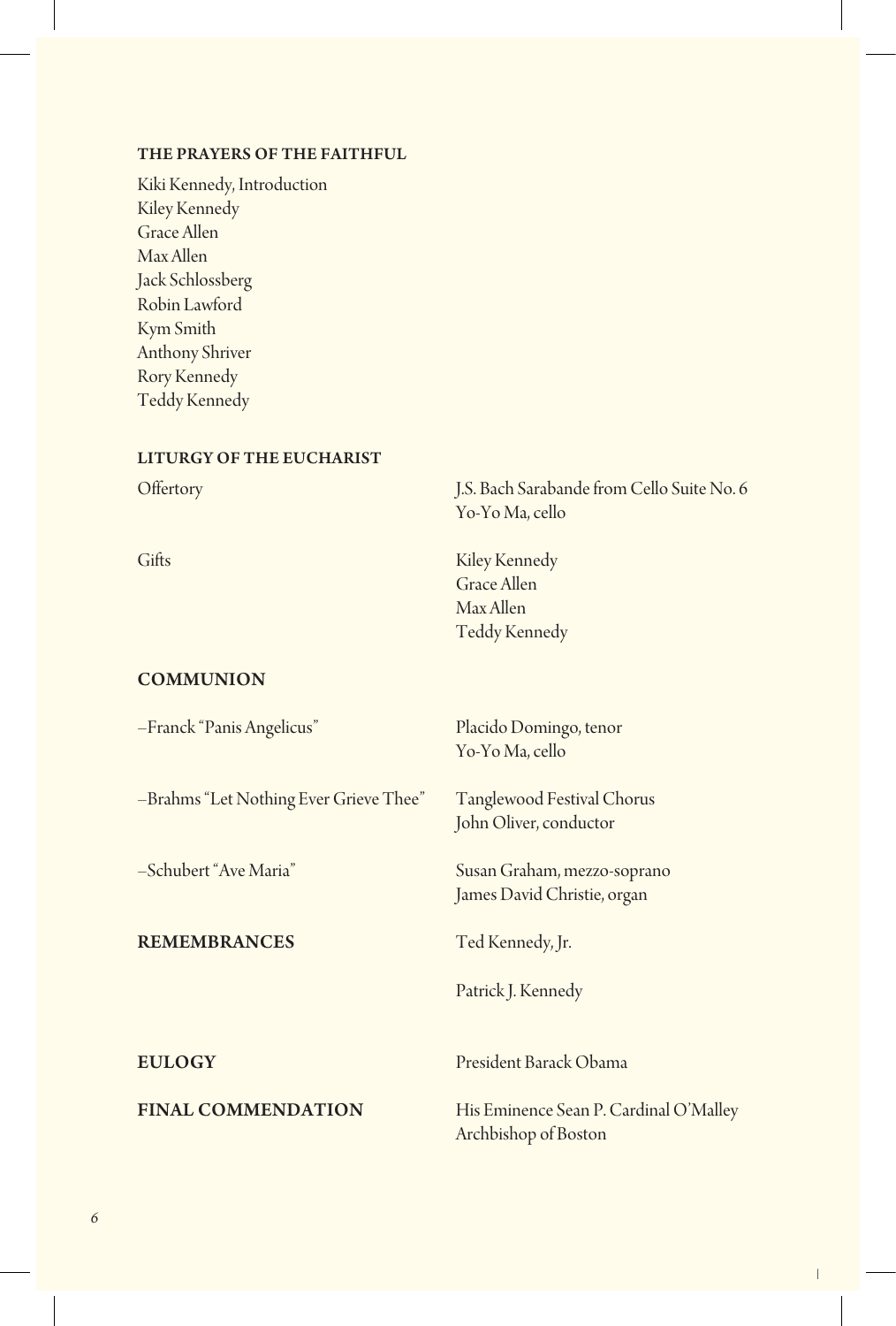#### RECESSIONAL HYMN

#### "America the Beautiful"

*Words by Katharine Lee Bates Melody by Samuel Ward*

O beautiful for spacious skies, For amber waves of grain, For purple mountain majesties Above the fruited plain! America! America! God shed his grace on thee And crown thy good with brotherhood From sea to shining sea!

O beautiful for heroes proved In liberating strife. Who more than self their country loved And mercy more than life! America! America! MayGod they gold refine Till all success be nobleness And every gain divine!

O beautiful for patriot dream That sees beyond the years Thine alabaster cities gleam Undimmed by human tears! America! America! God shed his grace on thee And crown thy good with brotherhood From seato shining sea!